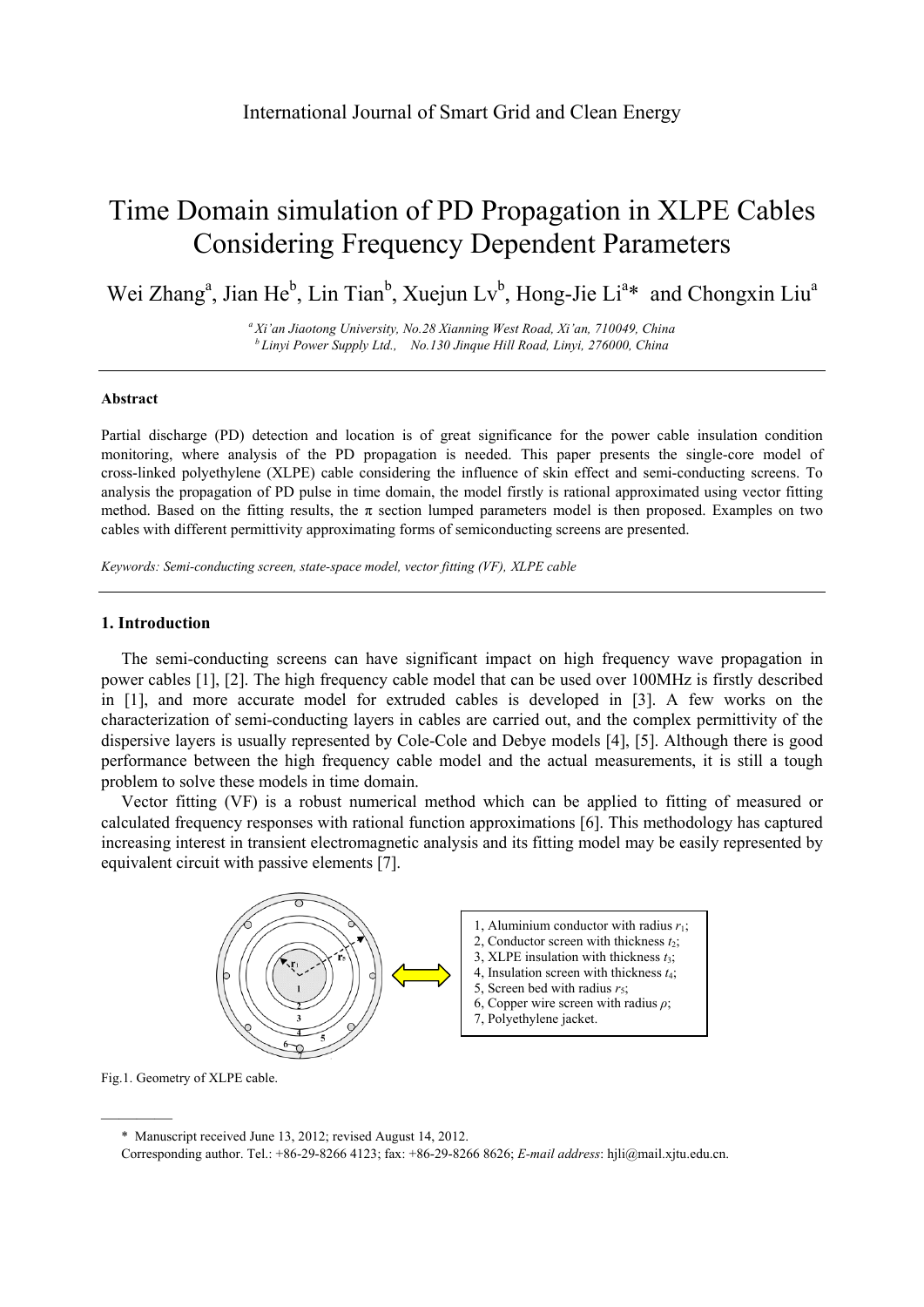This paper introduces the VF fitting model into the time domain analysis of single-core power cable models considering the influence of both skin effect and semi-conducting screens. Through which, the generic  $\pi$  circuit section of the power cable is proposed. Using the data from [4] and [5], high frequency pulse propagation is simulated by state-space method.

### **2. Power Cable Model**

The single-core XLPE cable to be studied is shown in Fig.1, and its equivalent circuit model per unit length (p.u.l.) consist of series impedance  $Z(\omega)$  and shunt admittance  $Y(\omega)$  are given as follows [3],[4].

#### *2.1 Series impedance Z(ω)*

Considering the skin effect in the conductor and metallic screen, the series impedance  $Z(\omega)$  is expressed by:

$$
Z(\omega) = \frac{1}{2\pi r_1} \sqrt{\frac{j\omega\mu_0}{\sigma_1}} + \frac{j\omega\mu_0}{2\pi} \ln\frac{r_5}{r_1} + \frac{1}{2\pi\rho n} \sqrt{\frac{j\omega\mu_0}{\sigma_6}}
$$
(1)

where  $\sigma_1$  and  $\sigma_6$  are the conductivities of aluminum and copper respectively,  $\mu_0$  is the permeability of free space, *n* is the total number of copper wires in the metallic screen.

#### *2.1 Shunt admittance Y(ω)*

The semi-conducting screens and XLPE insulation contribute to the shunt admittance  $Y(\omega)$  of the extruded cable, which is given by:

$$
Y(\omega) = \frac{1}{\sum_{i=2}^{5} \frac{1}{Y_i}}
$$
 (2)

and

$$
Y_i = j\omega \frac{2\pi\varepsilon_0 \varepsilon_i^*}{\ln(r_i/r_{i-1})}
$$
\n(3)

where  $\varepsilon_0$  is the permittivity of free space,  $r_i$  and  $r_{i-1}$  are the outer and inner radius of layer *i* respectively, and  $\varepsilon_i^* = \varepsilon_i' - j\varepsilon_i''$  is the complex permittivity for layer *i*, and for the XLPE insulation:  $\varepsilon'$  =2.3 and  $\varepsilon''$  =0.001.

In addition, the complex permittivity of the semi-conducting screens obtained through measurements is described in [4], which is represented by two Cole-Cole functions and some attached terms, whereas the complex permittivity of the dispersive layers is described by Debye model in [5]. No matter what form of the complex permittivity in the cable model is, it is hard to analysis in time domain.

## **3. Fitting Model and Equivalent Circuits**

Assume that function  $F(\omega)$  represents the frequency response of a frequency dependent system, which can be rational approximated in the following form:

$$
F_{\hat{\mu}}(\omega) = \sum_{i=1}^{N} \frac{c_i}{j\omega - a_i} + j\omega h + d = j\omega \left( \sum_{i=1}^{M} \frac{r_i}{j\omega - p_i} + h \right) + d \tag{4}
$$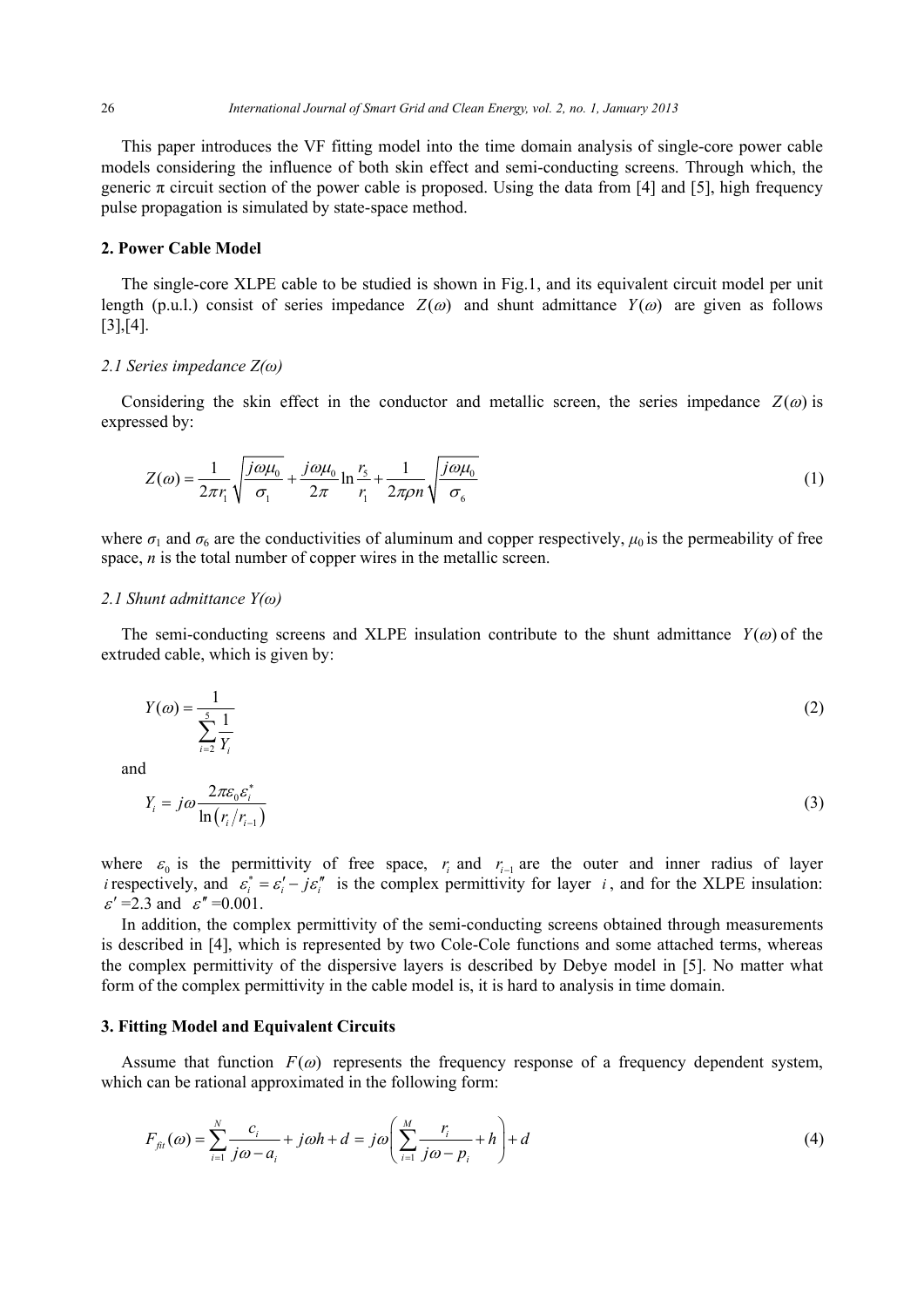where  $r_i$  and  $p_i$  are residues and poles which may be either real or conjugate complex numbers,  $h$  and  $d$ are real. All the coefficients in equation (4) can be calculated by the VF procedure described in [6].

Once the fitting models are obtained, they can be easily associated with equivalent circuits with passive elements. Reference [7] shows the equivalent circuit of the p.u.l. series impedance of a lossy transmission line. Similarly, we can obtain the equivalent circuit of the p.u.l. shunt admittance of the semi-conducting layers. To facilitate the analysis, the total admittance  $Y_{sc}(\omega)$  of the semiconductor layers is modeled.  $Y_s(\omega)$  has the same form as (3) not including the XLPE part.

Applying the VF method for  $Z(\omega)$  and  $Y_{\infty}(\omega)$ , they will be fitted in the form of (4), and their corresponding equivalent models are shown in Fig.2. In which, Fig.2(a) represents the equivalent model of  $Z(\omega)$  and  $R_0 = d$ ,  $L_0 = h$ ,  $R_i = r_i$ ,  $L_i = -r_i/p_i$ ,  $(i = 1 - N)$ , while admittance  $Y_{sc}(\omega)$  is represented in Fig.2(b) and  $G_0 = d$ ,  $C_0 = h$ ,  $G_i = r_i$ ,  $(i = 1-M)$ . Moreover, it should be noted that  $R_0$  and  $G_0$  are the corresponding parameters in the DC conditions ( $\omega=0$ ) for  $Z(\omega)$  and  $Y_{\alpha}(\omega)$ , respectively.

#### **4. State Space Model of Power Cables**

Based on the equivalent circuit in Fig.2, the generic  $k$ -th  $\pi$  circuit section of power cable is represented in Fig.3. In which,  $i_{k0}$  and  $i_{(k+1)0}$  are currents flowing through  $Z(\omega)$  in the *k*-th and  $(k+1)$ -th  $\pi$  circuits, whereas  $v_{k0}$  and  $v_{(k+1)0}$  are the voltage across  $Y(\omega)$ ;  $G_0$  and  $C_0$  are the conductance and capacitance of the XLPE insulation, respectively.



Fig.2. Equivalent circuits of fitting model for power cable. (a) Series impedance; (b) Admittance of semi-conducting layers.



Fig.3. Equivalent  $\pi$  circuit for power cable.

Assume that  $i_{k0}$ ,  $i_{k1}$ ,  $i_{k2}$ , ...,  $i_{kN}$  are currents through  $L_0$ ,  $L_1$ ,  $L_2$ , ...,  $L_N$ , and  $v_{k1}$ ,  $v_{k2}$ , ...,  $v_{kM}$  are voltages across  $C_1$ ,  $C_2$ , ...,  $C_M$ , respectively. Considering  $K\pi$  sections connected in cascade, the state differential equations in time domain can be written as:

$$
\dot{\mathbf{X}} = \mathbf{A}\mathbf{X} + \mathbf{B}\mathbf{v}_s \tag{5}
$$

where **X** and **B** are vectors with  $(M + N + 2)K$  dimensions, and **A** is  $(M + N + 2)K \times (M + N + 2)K$ dimensional matrix,  $v_{\rm s}$  is excitation source, their specific forms are as follows:

$$
\mathbf{X}^{\mathrm{T}} = \left[ \mathbf{X}_1 \ \mathbf{X}_2 \ \cdots \mathbf{X}_K \right] \tag{6}
$$

$$
\mathbf{B}^{\mathrm{T}} = \begin{bmatrix} 1/L_0 & 0 & 0 \cdots 0 \end{bmatrix} \tag{7}
$$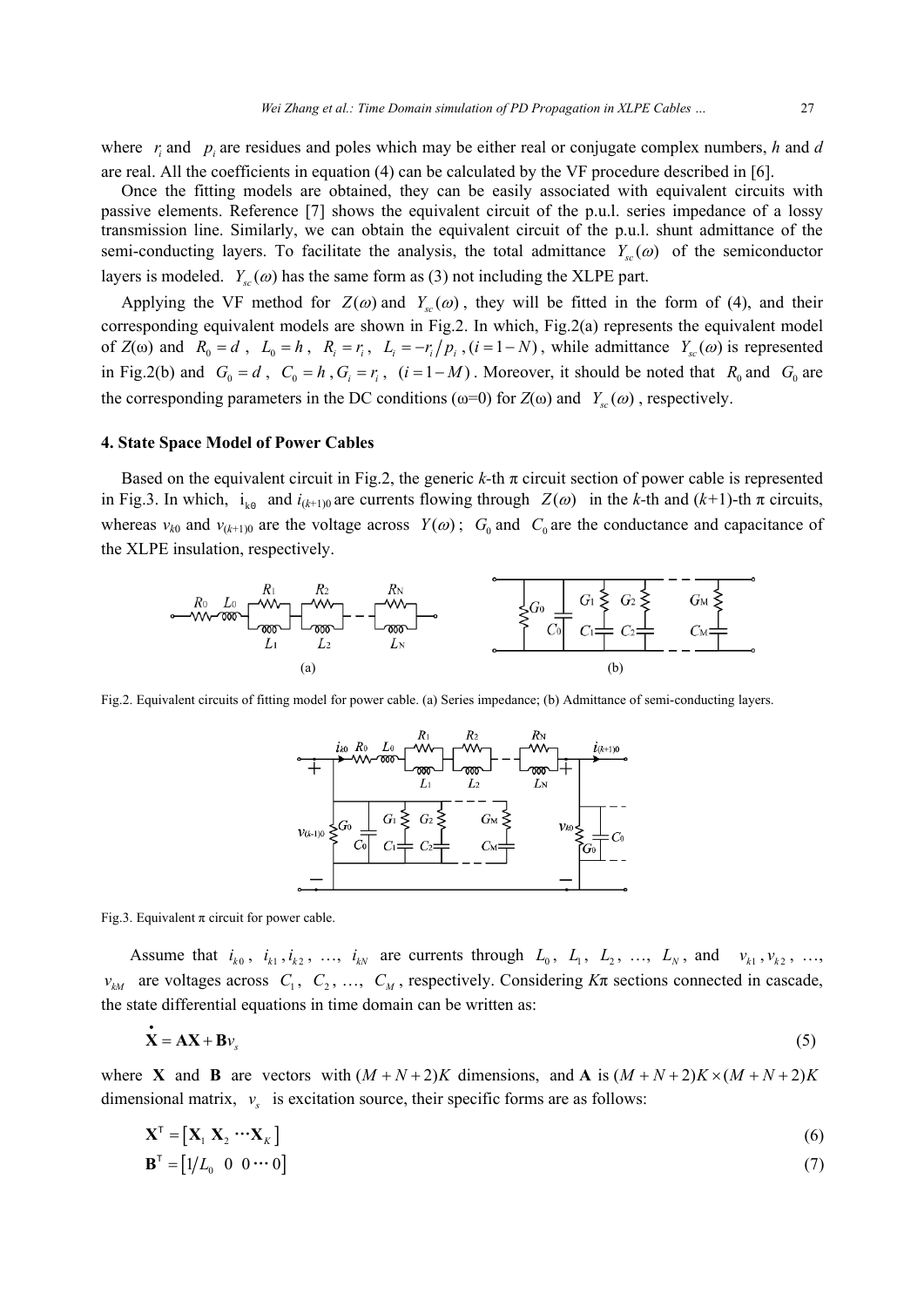$$
\mathbf{A} = \begin{bmatrix} \mathbf{A}_{11} & \mathbf{A}_{12} \\ \mathbf{A}_{21} & \mathbf{A}_{22} & \mathbf{A}_{23} \\ \vdots & \vdots & \ddots \\ \mathbf{A}_{(K-1)(K-2)} & \mathbf{A}_{(K-1)(K-1)} & \mathbf{A}_{(K-1)K} \\ \mathbf{A}_{K(K-1)} & \mathbf{A}_{KK} \end{bmatrix}
$$
(8)

And for the  $k$ -th  $\pi$  section, the related parameters are:

$$
\mathbf{X}_{k}^{\mathrm{T}} = \begin{bmatrix} i_{k0} & i_{k1} & i_{k2} & \cdots & i_{kN} & v_{k0} & v_{k1} & v_{k2} & \cdots & v_{kM} \end{bmatrix}
$$
 (9)

The generic submatrix  $A_{kk}$  with  $(M+N+2)$  dimensions is expressed by:

$$
A_{ik} = \begin{bmatrix} \frac{\sum_{i=0}^{N} R_i}{L_0} & \frac{R_1}{L_0} & \frac{R_2}{L_0} & \cdots & \frac{R_N}{L_0} & -\frac{1}{L_0} & 0 & 0 & \cdots & 0 \\ \frac{R_1}{L_1} & -\frac{R_1}{L_1} & 0 & \cdots & 0 & 0 & 0 & 0 & \cdots & 0 \\ \frac{R_2}{L_2} & 0 & -\frac{R_2}{L_2} & \cdots & 0 & 0 & 0 & 0 & \cdots & 0 \\ \vdots & \vdots & \vdots & \ddots & \vdots & \vdots & \vdots & \vdots & \ddots & 0 \\ \frac{R_N}{L_N} & 0 & 0 & \cdots & -\frac{R_N}{L_N} & 0 & 0 & 0 & \cdots & 0 \\ \frac{1}{C_0} + \frac{1}{C_1} & 0 & 0 & \cdots & 0 & -\frac{G_0}{C_0} & \frac{G_0}{C_0} & -\frac{\sum_{i=1}^{M} G_i}{C_1} & \frac{G_1}{C_1} & \cdots & \frac{G_M}{C_1} \\ \frac{1}{C_1} & 0 & 0 & \cdots & 0 & 0 & -\frac{\sum_{i=1}^{M} G_i}{C_1} & \frac{G_2}{C_1} & \cdots & \frac{G_M}{C_1} \\ 0 & 0 & 0 & \cdots & 0 & 0 & \frac{G_2}{C_2} & -\frac{G_2}{C_2} & \cdots & 0 \\ \vdots & \vdots & \vdots & \vdots & \ddots & \vdots & \vdots & \vdots & \ddots & \vdots \\ 0 & 0 & 0 & \cdots & 0 & 0 & \frac{G_M}{C_M} & 0 & \cdots & -\frac{G_M}{C_M} \end{bmatrix}
$$
(10)

 $\mathbf{A}_{k(k-1)}$  and  $\mathbf{A}_{(k-1)k}$  having the same dimensions as  $\mathbf{A}_{kk}$  are very highly sparse, and there are only a few non-zero elements in each of them, where:

$$
\begin{cases}\n\mathbf{A}_{k(k-1)}(1,(N+2)K) = \frac{1}{L_0} \\
\mathbf{A}_{(k-1)k}((N+2)K,1) = -(\frac{1}{C_0} + \frac{1}{C_1}), \quad \mathbf{A}_{(k-1)k}((N+2)K,1) = -\frac{1}{C_1}\n\end{cases}
$$
\n(11)

The state equations (5) are first-order linear ordinary differential equations and they can be easily solved with numerical methods. In this paper, Runge-Kutta method was used to solve the state space model.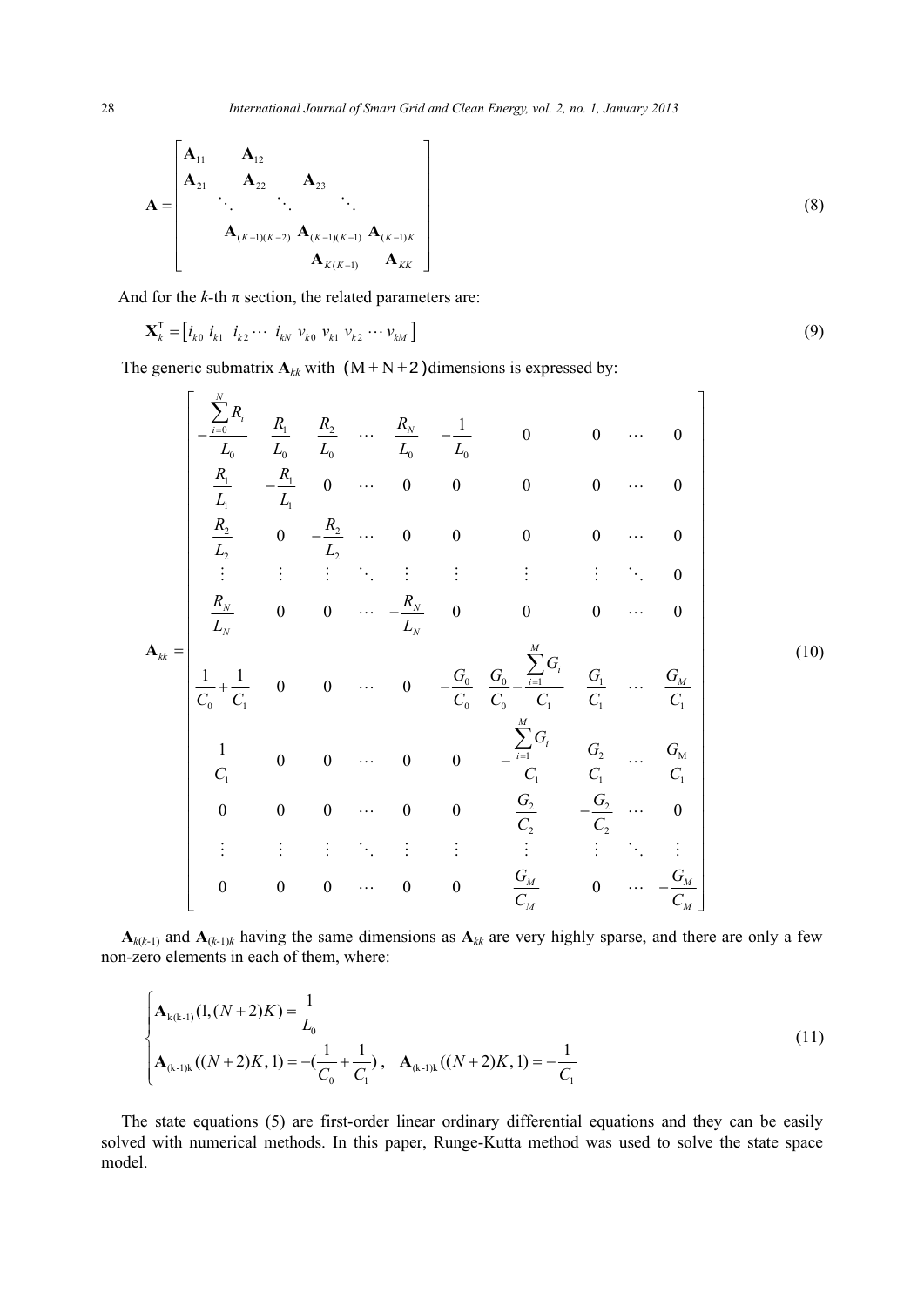## **5. Calculation Examples and Discussion**

This section presents example for the purpose of applying the proposed model. The XLPE cables to be studied are from the medium voltage cable called cable 1 in [4] (MVC) and the high voltage cable in [5] (HVC). The complex permittivity forms of which are Cole-Cole and Debye models, respectively. The details of the cables investigated are in Table 1.

Table 1. Cable parameters used in calculation (All units are in mm).

| Parameter                           | <b>MVC</b> | <b>HVC</b> |
|-------------------------------------|------------|------------|
| Conductor radius $(r_1)$            | 73         | 15         |
| Conductor screen thickness $(t_2)$  | 06         | 1.3        |
| Insulation thickness $(t_3)$        | 5.5        | 18         |
| Insulation screen thickness $(t_4)$ | 04         | 13         |
| Screen bed radius $(r_5)$           | 15.8       | 35.6       |

## *5.1. Modelling results by vector fitting*

In the rational approximation of the series impedance  $Z(\omega)$  and the total admittance  $Y_{sc}(\omega)$  of the semiconductor layers for both MVC and HVC, vector fitting procedure was implemented in the range of 0.01Hz to 100MHz. Fig.4 shows the fitting results after 20 iterations using 2 pairs of complex starting poles. It is seen that very good approximations have been achieved. The maximum of the root-mean-square (RMS) errors was found to be 1.88E-8.



Fig.4. Vector Fitting results of MVC and HVC. (a) Magnitude of  $Z(\omega)$  p.u.l.; (b) Magnitude of  $Y_{sc}(\omega)$  p.u.l..



Fig.5. Equivalent  $\pi$  circuit for power cable.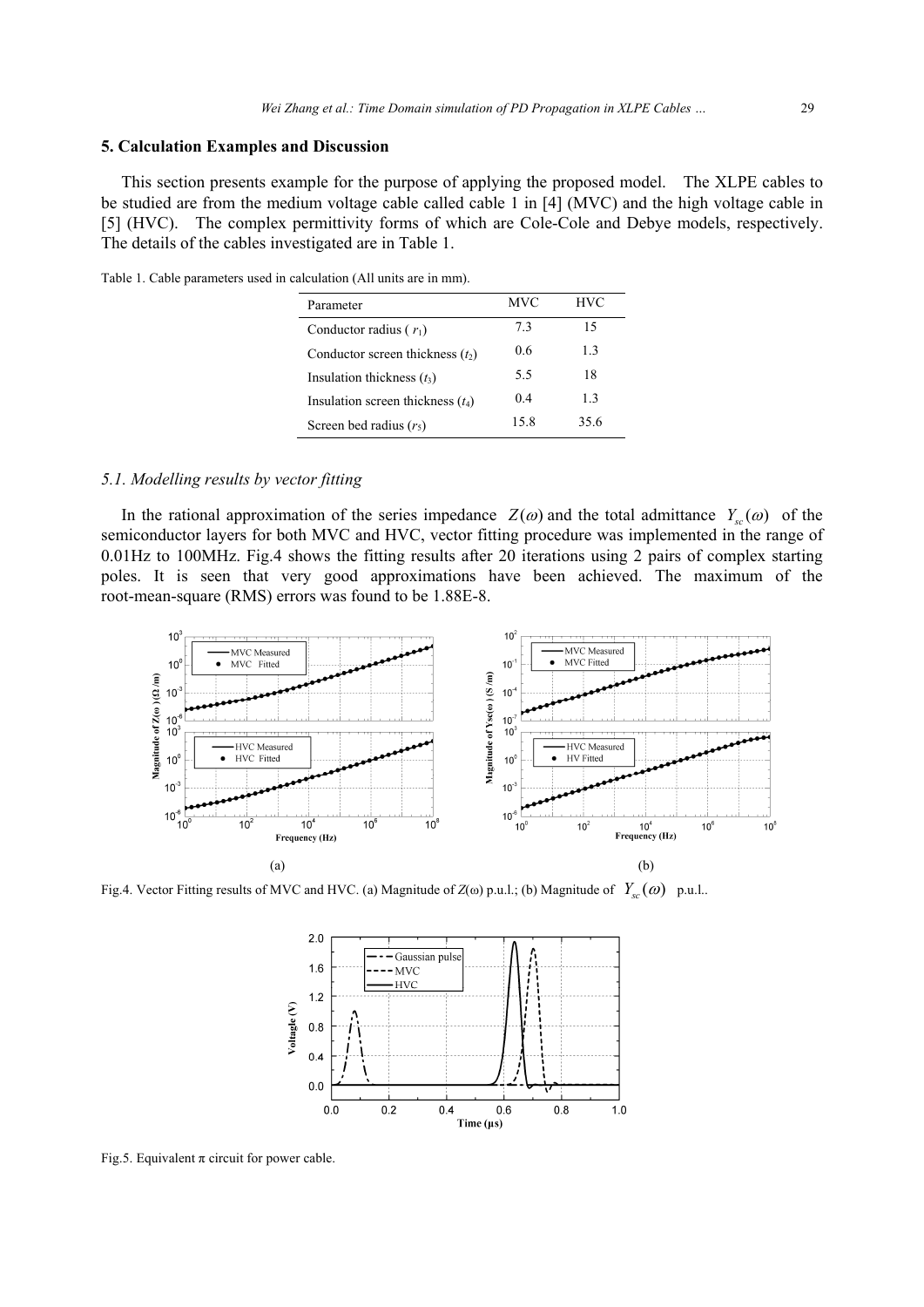| Resistance $(\Omega/m)$ |                         |                         | Inductance $(H/m)$ |                         |                       |
|-------------------------|-------------------------|-------------------------|--------------------|-------------------------|-----------------------|
| Parameter               | MVC.                    | HVC.                    | Parameter          | MVC.                    | HVC.                  |
| $_{\rm R0}$             | $9.7332\times10^{-4}$   | $3.9298 \times 10^{-5}$ | LO                 | $1.6261\times10^{-7}$   | $1.7527\times10^{-7}$ |
| R1                      | $3.4701\times10^{-4}$   | $2.9315\times10^{-4}$   | L1                 | $1.2757\times10^{-7}$   | $3.7109\times10^{-8}$ |
| R <sub>2</sub>          | $5.0486 \times 10^{-5}$ | $4.2661\times10^{-5}$   | L2                 | $3.2066 \times 10^{-7}$ | $1.0949\times10^{-7}$ |
| R <sub>3</sub>          | $1.4774\times10^{-5}$   | $1.1480\times10^{-5}$   | L <sub>3</sub>     | $7.5397\times10^{-7}$   | $3.1659\times10^{-7}$ |
| R4                      | $8.9996\times10^{-6}$   | $5.3953\times10^{-6}$   | L4                 | $4.7701\times10^{-6}$   | $1.9469\times10^{-6}$ |

Table 2. Fitting Parameters of Series Impedance Shown in Fig.3.

Table 3. Fitting Parameters of Shunt Admittance Shown in Fig.3

| Conductance $(S/m)$ |                        |                        | Capacitance<br>(F/m) |                        |                        |
|---------------------|------------------------|------------------------|----------------------|------------------------|------------------------|
| Parameter           | <b>MVC</b>             | <b>HVC</b>             | Parameter            | <b>MVC</b>             | <b>HVC</b>             |
| G <sub>0</sub>      | $1.0514\times10^{-13}$ | $7.4673\times10^{-13}$ | C <sub>0</sub>       | $2.4182\times10^{-10}$ | $1.7175\times10^{-10}$ |
| G1                  | $1.1599\times10^{2}$   | $5.2223\times10^{1}$   | C1                   | $4.8327\times10^{-9}$  | $2.3088\times10^{-7}$  |
| G <sub>2</sub>      | $5.9236\times10^{-9}$  | $4.0945\times10^{-21}$ | C2                   | $1.9717\times10^{0}$   | $1.3118\times10^{-10}$ |
| G <sub>3</sub>      | $2.5524\times10^{-8}$  | $1.0159\times10^{-6}$  | C <sub>3</sub>       | $7.0381\times10^{-1}$  | $2.2574\times10^{2}$   |
| G4                  | $3.5475\times10^{-8}$  | $3.6614\times10^{-22}$ | C <sub>4</sub>       | $1.3123\times10^{-1}$  | $1.0983\times10^{-14}$ |
| G5                  | $3.1862\times10^{-8}$  | $3.1824\times10^{-23}$ | C5                   | $1.1743\times10^{-2}$  | $2.9021\times10^{-20}$ |

Also, the frequency dependent parameters in Fig.3 (*M*=*N*=4) are given in Table 2 and Table 3 in Appendix.

#### *5.2. Transient simulation*

In the following calculations, the length of the extruded power cables is 100 meters. Determining the number of π sections is important in the transient analysis of system represented by lumped-parameter π circuits connected in cascades. In this paper, the statistical correlation method was adopted which was implemented by the following procedure.

Step 1) Choose  $K_0$  as the initial number of  $\pi$  sections.

Step 2) Calculate the voltages  $V_1$  and  $V_2$  at the observation points with  $K_0$  and  $K_0 + \Delta K \pi$ sections considered, respectively.

Step 3) Compute the Pearson correlation coefficient  $C_0$  of  $V_1$  and  $V_2$ . If  $C_0$  is greater than a setting value, accept  $K_0$  as the final result; otherwise set  $K_0 = K_0 + \Delta K$ , go to Step 2.

Based on the method above, the cable was finally divided into 100  $\pi$  circuits connected in cascades. Simulation was carried out between 0 to 1 μs with 1 ns as the calculation step. Gaussian pulse with frequency width of 20MHz is injected into the XLPE cables, and the open-circuit voltages at the receiving end are shown in Fig.5. From which we can obtain the propagation velocities of MVC and HVC are about 162m/μs and 179 m/μs, respectively. Furthermore, there is higher attenuation in MVC for the same injected pulse.

## **6. Conclusion**

The characteristics of frequency dependent parameters in power cables can be efficiently rational approximated by VF method. Based on the equivalent circuits proposed in this paper, it is easy to obtain the state space model in time domain for extruded cable models considering skin effects and semi-conducting screens.

#### **References**

[1] Stone G, Boggs S. Propagation of partial discharge pulses in shielded power cable. In: *Proc. of IEEE Conference on Electrical Insulation and Dielectric Phenomena*, 1982:275-280.